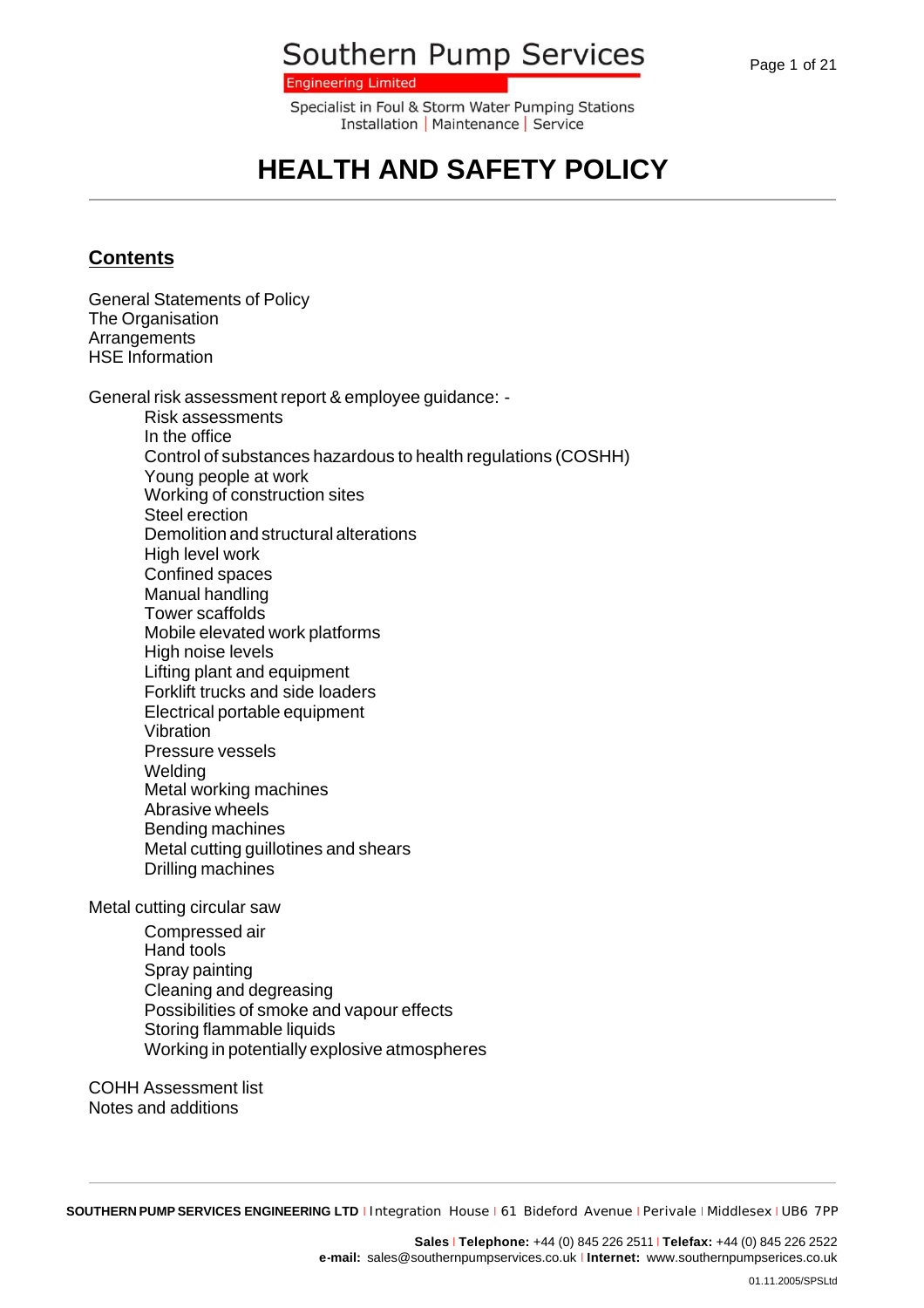**Engineering Limited** 

Specialist in Foul & Storm Water Pumping Stations Installation | Maintenance | Service

# **HEALTH AND SAFETY POLICY**

#### **The Organisation**

Whilst the overall responsibility for health and safety rest at the highest management level, all individuals at every level have to accept degrees of responsibility for carrying out this policy and as an organisation we make a commitment to achieve and to maintain a healthy and safe work space

Whenever an employee, supervisor or manager notices a health and safety problem, which they are not able to correct themselves, they must immediately report to it to the person responsible for overall health and safety. They must also notify a customer safety representative if the problem is on the customer's premises

The following person has the overall responsibility of ensuring that the requirements of this policy are carried out in all areas of the company's business

Company's appointed safety manager: - ………………………………………………. He has a wide ranging of responsibilities for health and safety, which include: -

- · Legal requirements are met by the organisation, e.g. Notification of serious accidents etc to the HSE, The control of hazardous substances or that health and safety records are maintained.
- · First aid facilities are adequate, e.g. investigating and the recording of accidents, or that enough first aiders or nominated persons are available within the organisation

#### **Health and Safety Training within the Company**

That general safety requirements are met by the organisations (including any requirements in vehicles and temporary work sites) e.g. Inspectors, fire drills evacuation procedures and escape routes, signs, fire alarm test, emergency lighting, fire extinguisher checks, permits to work, safe condition and inspection of plant and equipment and availability of health and safety information.

It is the duty of all managers and supervisors to ensure that arrangements for putting this policy into practice are fully understood by all employees under their supervision. The purpose of this policy is to achieve and maintain a healthy work place and for this full cooperation is required by all concerned. In order that appropriate preventive and protective measures can be taken to minimise hazards and risks developing, continuous monitoring of our activities is necessary.

Any assessment or report of a risk of an incident should be made by somebody with adequate experience or qualifications and the procedures used to assess the risks, should be those laid down by, or agreed to by the person appointed responsible for that particular area of health and safety. Any policy amendment issues should be addressed by the person appointed for that area of health and safety so that the policy can be reviewed correctly and effectively.

The health and safety committee, according to the constitution of the committee, will consider all Health and Safety matters.

**SOUTHERN PUMP SERVICES ENGINEERING LTD** <sup>I</sup> Integration House <sup>I</sup> 61 Bideford Avenue <sup>I</sup> Perivale <sup>I</sup> Middlesex <sup>I</sup> UB6 7PP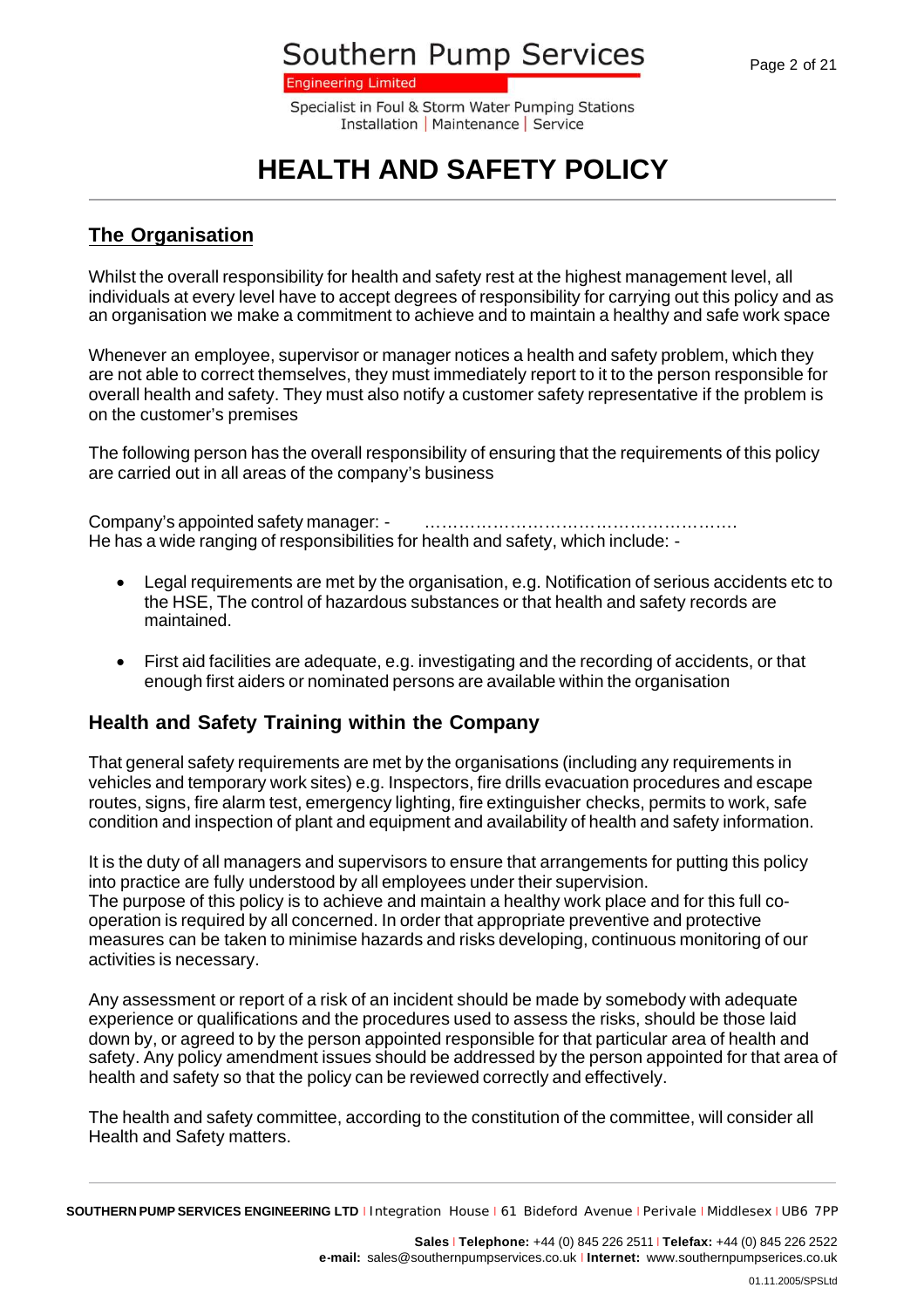**Engineering Limited** 

Specialist in Foul & Storm Water Pumping Stations Installation | Maintenance | Service

# **HEALTH AND SAFETY POLICY**

#### **Arrangements**

The safety and standards publications, data and procedures are kept, for employee's reference, in the works office.

### *Working on, or visiting, other sites*

When working on other people sites this health and safety policy will be considered the minimum standard. Any site rules imposed by the client or the principle contractor will also apply if not already covered in this policy.

#### *First Aid and Accidents*

Employees will be kept informed of first aid arrangements by first aid notices. The name and the location of the appointed person in charge of the first aid arrangements, the first aiders and the location of the equipment can be found on the first aid notices.

Heads of departments or sections need to make sure that all employees are aware of and understand the arrangements and that at least one notice is displayed in a prominent position in each area.

New employees must be made aware of our first aid arrangements during induction training.

We make periodic assessments of our first aid needs to take into account any changes in our circumstances which may occur, in compliance with the health and safety (first aid) regulations 1981

All reportable injuries and diseases or dangerous occurrences are dealt with in compliance with the Reporting Injuries, Diseases and Dangerous Occurrences Regulations 1995 (RIDDOR-1995)

#### *Fire*

Whether on our own or other people's premises, all fire doors, access routes to them and egress routes away from them or from the building must be kept clear at all times. If you cannot move an obstruction yourself, report it. If you see anything, which could hinder the effectiveness of the emergency procedures, report it.

Fire extinguishers are to be inspected regularly to make sure that they are in the correct positions and that they have not been discharged.

The maintenance of fire extinguishers and other fire fighting equipment, such as fire alarms and fire blankets etc. (including any requirements for vehicles and on site.) should all be arranged by the appointed person within the company or if on site, the site manager.

Service maintenance and fire risk assessment records and the procedures of fire; can be found in the works office.

**SOUTHERN PUMP SERVICES ENGINEERING LTD** <sup>I</sup> Integration House <sup>I</sup> 61 Bideford Avenue <sup>I</sup> Perivale <sup>I</sup> Middlesex <sup>I</sup> UB6 7PP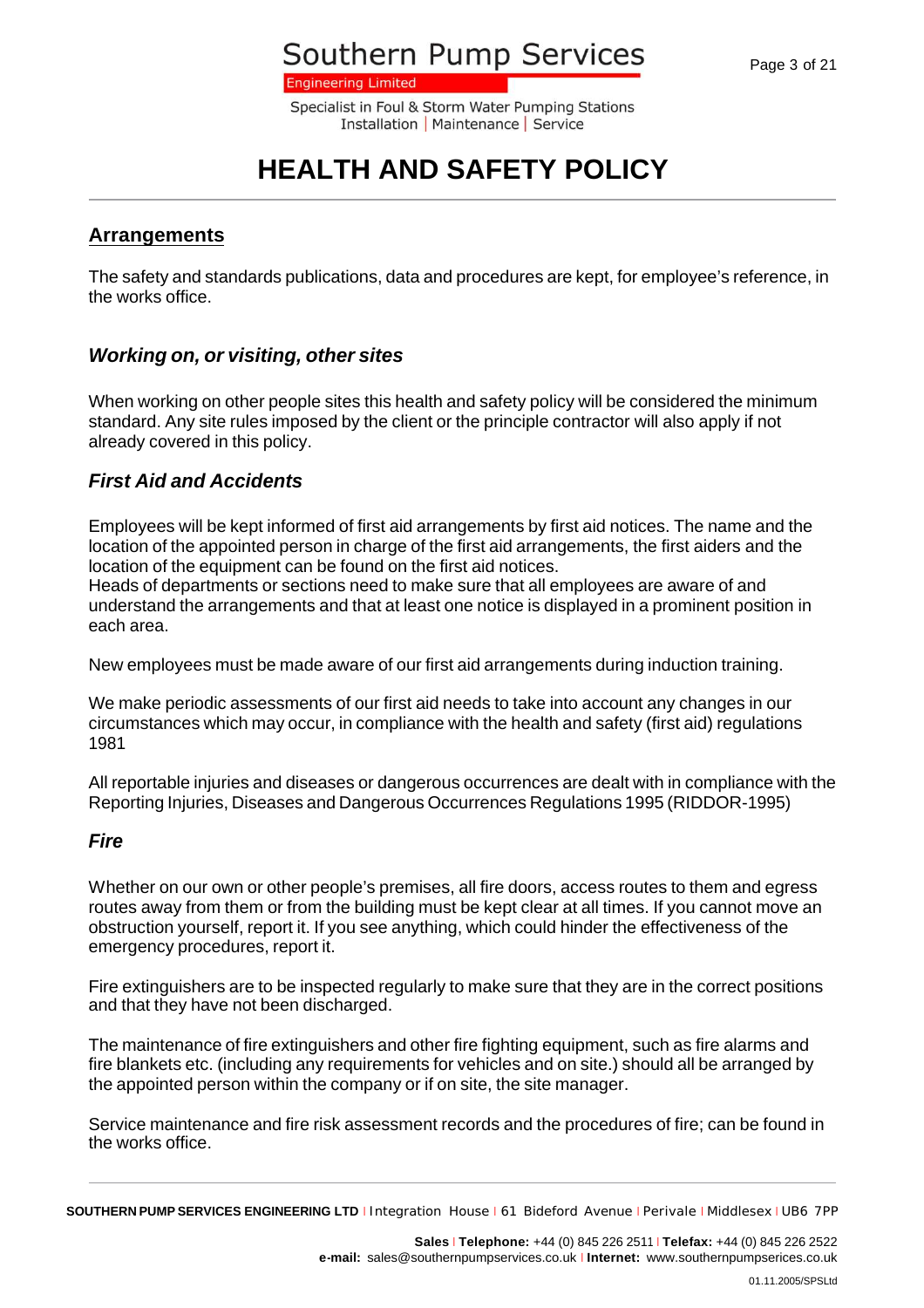**Engineering Limited** 

Specialist in Foul & Storm Water Pumping Stations Installation | Maintenance | Service

# **HEALTH AND SAFETY POLICY**

#### **Permits to Work**

Permits to work are to be used in work situations where simple instructions or lock-off procedures are not enough. This applies to our employees and to any body carrying out work on our premises. Permits are required for such tasks as: working in confined spaced, hot work which may cause explosion or fire, Construction work or work on plant or boilers which must be isolated from steam, gas or fumes. A risk assessment of all work must be done to identify the hazards, and any significant hazards will be recorded.

#### *Visitors and Contractors*

It is important for all employees to be aware of their responsibilities for the health and safety of any visitor or contractor whichever site they are on, but particularly whilst on company site.

#### **Documents are available to employees in the following areas:**

| Hazard sheet & COSHH            | <b>Works Office</b> |
|---------------------------------|---------------------|
| Manufactures' Guide             | <b>Works Office</b> |
| <b>Accident Records</b>         | <b>Works Office</b> |
| <b>Register of First-Aiders</b> | <b>Works Office</b> |
| <b>Other Guidance</b>           | <b>Works Office</b> |

### **Training and Monitoring the Policy**

New employees will be made aware of our policy for Health and Safety as pert of their induction training. They will be required to understand our organisation and the arrangements for carrying out this policy and all emergency procedures. Training, when required and information about new hazards and safety measures will be made available.

Consultation between nominated responsible persons and other employees will take place as required to keep the policy as effective as possible.

The effectiveness of the policy will be monitored by inspectors, analysis of accident records and incidents and by consultation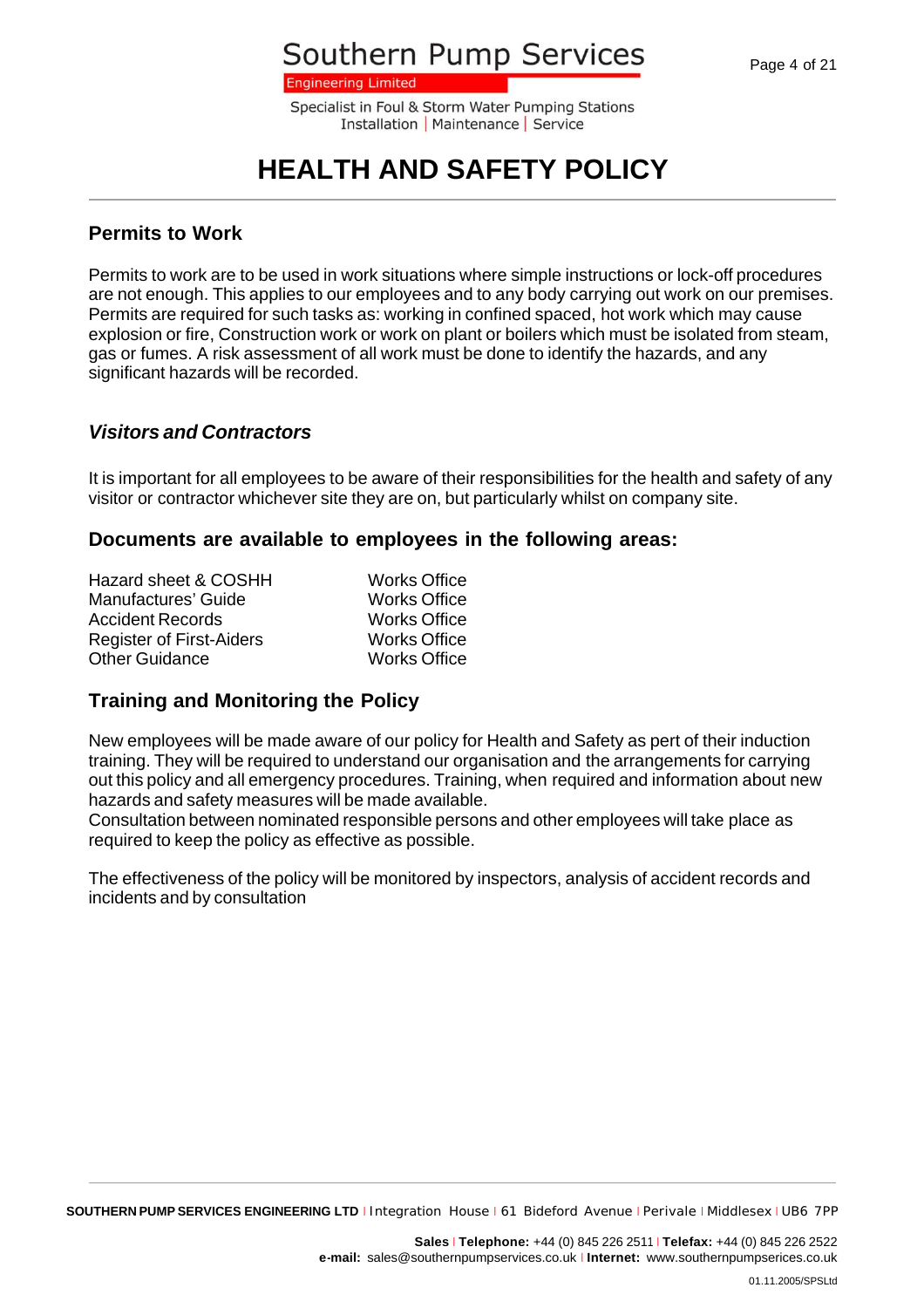Page 5 of 21

Southern Pump Services

**Engineering Limited** 

Specialist in Foul & Storm Water Pumping Stations Installation | Maintenance | Service

# **HEALTH AND SAFETY POLICY**

### **Health and Safety Enquiries**

HSE info line – Telephone 0541 545500

Or Write to:

HSE Information Centre Broad Lane Sheffield S2 7HQ

HSE Priced and Free publications are Available by mail order from:

HSE Book PO Box 1999 **Sudbury Suffolk** CO10 6FS

Telephone 01787 881165

British Standards are available from:

BSI Sales and Customers Services 389 Chiswick High Road London W4 4AL

Telephone 0208 996700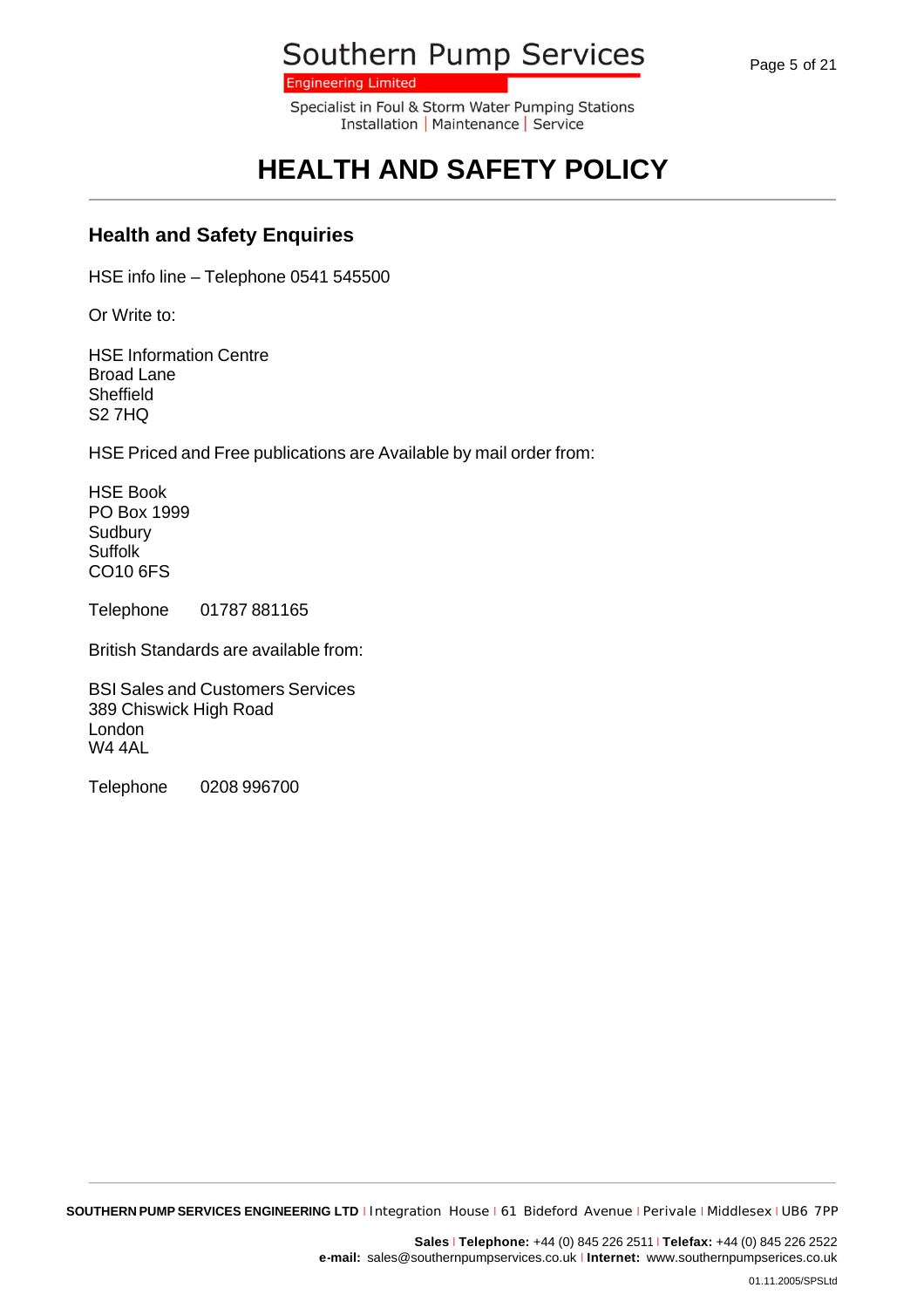**Engineering Limited** 

Specialist in Foul & Storm Water Pumping Stations Installation | Maintenance | Service

# **HEALTH AND SAFETY POLICY**

### **General Risk Assessment and Employee Guidance**

#### **Risk Assessments**

It is the duty of employers and the self-employed to assess and identify the risk to health of employees and others who could be affected by work activities. However, any person or persons carrying out an assessment must be competent to do so. Competent persons will have adequate knowledge, experience and other relevant qualities to perform a required task, with an awareness of their own limitations – so never be afraid to seek further advice or assistance.

Where the risk is considered to be significant then this must be recorded in writing and where relevant identify those groups of employees being especially at risk and to ensure resulting controls are put into place.

We have identified some of the hazards that we encounter during our work and have outlined measures to reduce the risk to personnel. Please remember though – hazards change with circumstances, so continue to assess the risks at all times. These hazards and measures are listed to help increase your awareness of health and safety and to encourage you to question the procedures used. In order to maintain and improve standards your co-operation is vital.

### **In the Office**

Avoid trailing leads. Carry out visual inspections of leads, plugs and sockets as these cause more electrical accidents than the appliances themselves. Look for failed cord grips at the plugs, physical damage to the cables and signs of overheating. Switch off equipment before unplugging and before cleaning. Report equipment that is not working properly.

Most accidents in offices are caused by slips, trips and falls. Many occur when carrying loads. Clear up spillages quickly, look out for torn floor coverings, do not block passageways or corridors and keep the work area clean and tidy.

### **Control of Substances Hazardous to Health Regulations (COSHH)**

Under COSHH, assessments are only needed for hazardous substances. These products are distributed with a specific health warning. It is the responsibility of manufacturers, importers, distributors and other suppliers to provide adequate information and instructions and all relevant safety data sheets.

Use substances as instructed; keep the workplace clean; avoid skin contact; keep skin clean – do not use abrasives or solvents for washing; don't let glues or resins harden on the skin; keep cuts covered; and check your skin regularly.

Ask yourself – "Do you need to use hazardous substances to carry out this particular task? Is there an alternative?"

A list of products for which COSHH assessments have been recorded can be found at the end of this document.

**SOUTHERN PUMP SERVICES ENGINEERING LTD** <sup>I</sup> Integration House <sup>I</sup> 61 Bideford Avenue <sup>I</sup> Perivale <sup>I</sup> Middlesex <sup>I</sup> UB6 7PP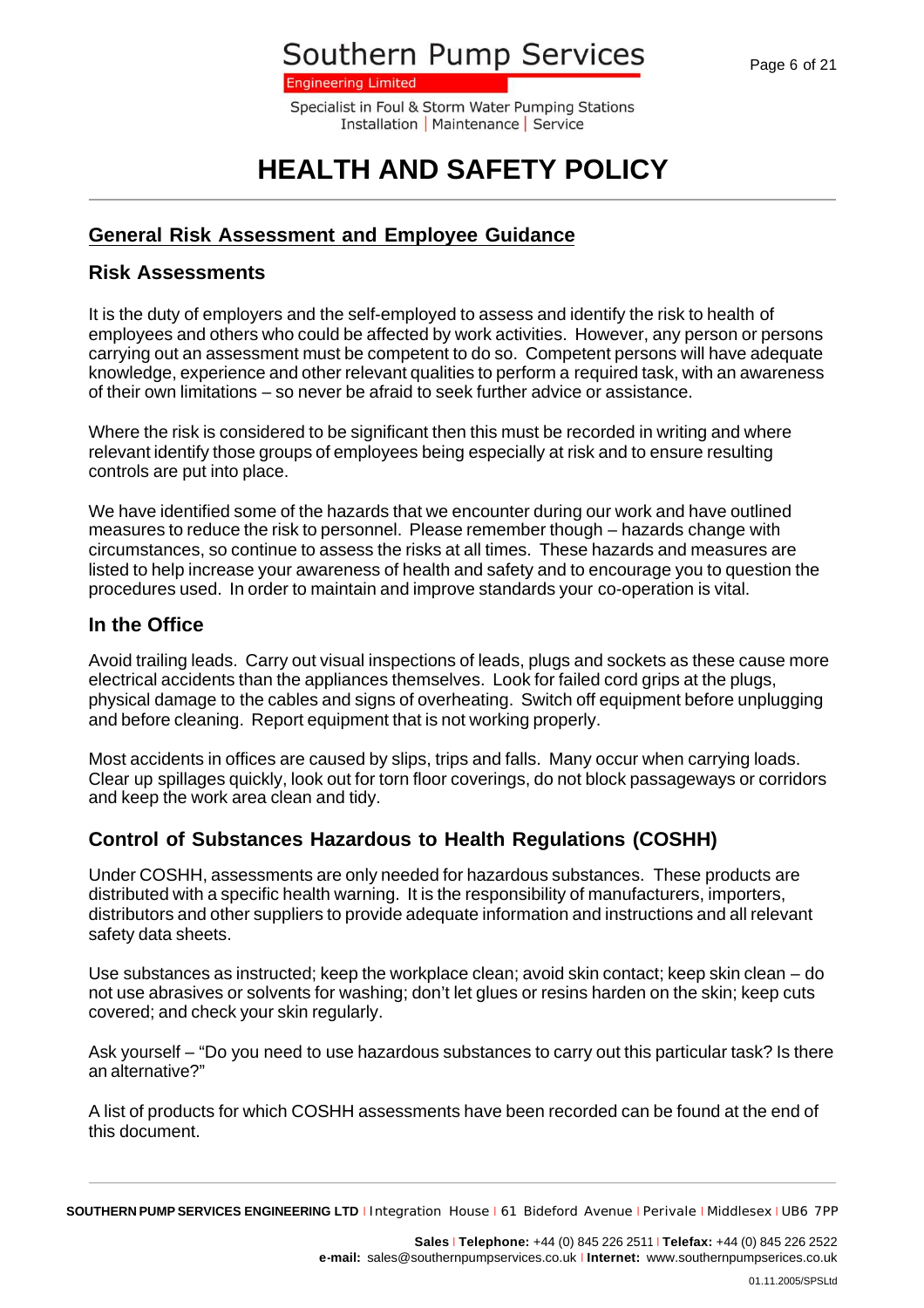**Engineering Limited** 

Specialist in Foul & Storm Water Pumping Stations Installation | Maintenance | Service

## **HEALTH AND SAFETY POLICY**

#### **Young People at Work**

Young workers are seen as being particularly at risk because of their possible lack of awareness of existing or potential risks, immaturity and inexperience. All adult employees must take this into account. Some activities will be prohibited if the person is under the minimum school leaving age. If he or she is between the minimum school leaving age and eighteen years old, they may be able to carry out these activities, but only if they are necessary as a part of their training. In these cases a full risk assessment of the activity will be necessary and a competent person must provide proper supervision.

Further reading: "The Health and Safety (Young Persons) Regulations 1997."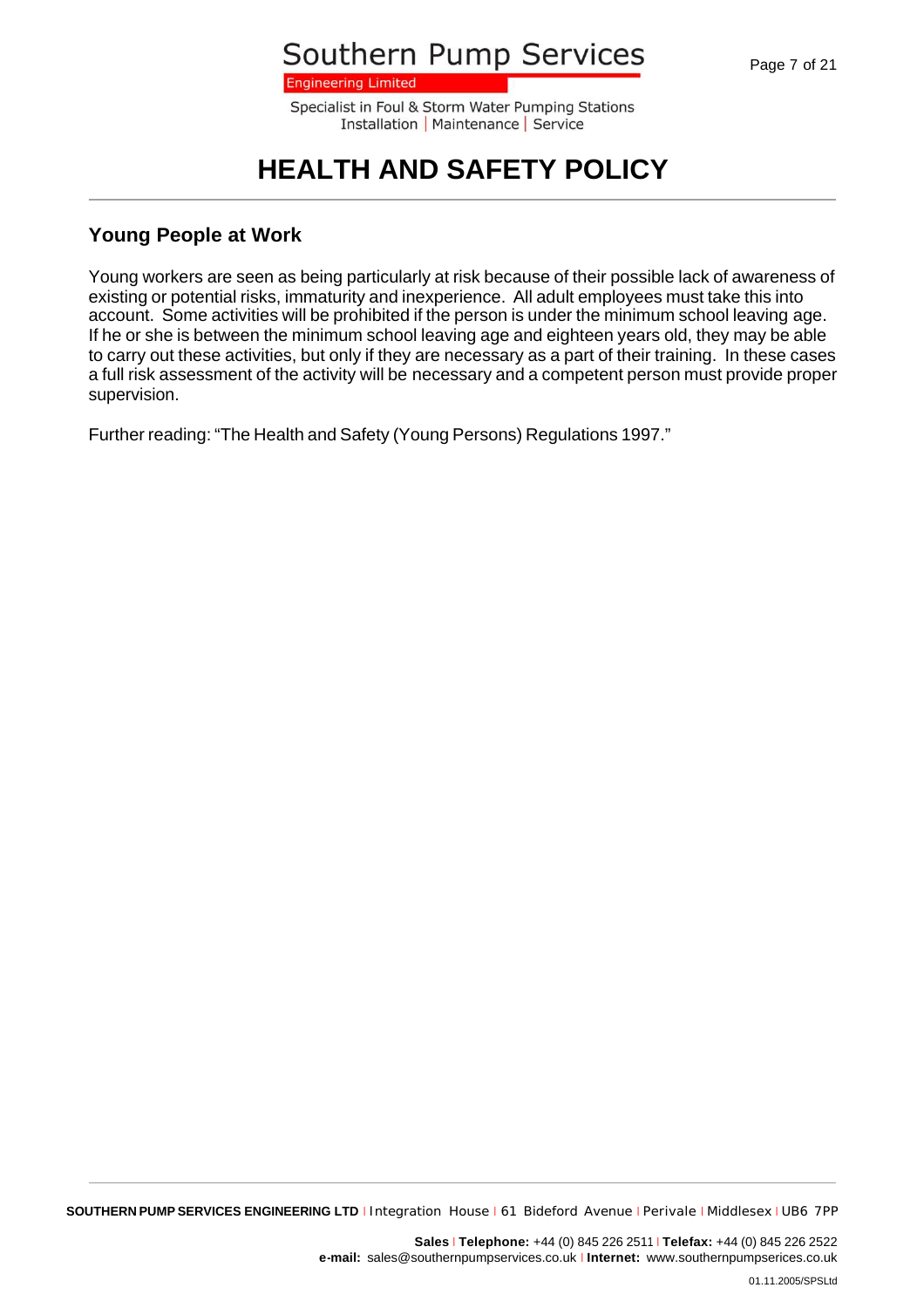**Engineering Limited** 

Specialist in Foul & Storm Water Pumping Stations Installation | Maintenance | Service

# **HEALTH AND SAFETY POLICY**

### **Working on Construction Sites**

#### **Site Rules**

This policy will be considered the minimum standard for health and safety on the site. All other site rules laid down by the principle contractor, for example, hard-hat areas or high visibility jackets, will be adhered to in addition to this policy, if not already covered.

Additional risk assessments have to be made to assess hazards relevant to the site, and any significant hazards will be recorded. Although similar in nature, all sites have their own specific hazards peculiar to that site and will be assessed and brought to the notice of employees.

Many sites are now covered by the Construction (Design and Management) Regulations 1994, (referred to as CDM). Where this is the case the client will have appointed a **Principle Contractor** to plan, manage and control health and safety during the construction phase of the project.

The content and nature of the health and safety plan laid down by the principle contractor will be made available to all contractors on site. Contractors must ensure that the plan is understood by their employees.

Any employee who is not sure about the site must make the necessary enquiries to avoid endangering themselves or others.

### **General requirements**

Good common sense and safety awareness must be exercised at all times.

Due to the nature of building sites, it is important to be aware of the hazards associated with all trades, not only your own.

Always:

Avoid obstructing gangways, walkways, access routs or emergency routes (particularly if the site is still in operation);

Avoid disturbing boundary fences or guard rails. If you have to, make sure they are replaced after the work stops;

Keep your area and stores tidy and safe;

When using vehicles on site, avoid driving near to excavations. If you have to, first consult with the people working on the excavation. Avoid driving close to temporary structures such as scaffolds. Use a signaller if you need to;

Avoid working beneath platforms or scaffolding whilst they are in use. If you have to, organise some protection from falling objects;

**SOUTHERN PUMP SERVICES ENGINEERING LTD** <sup>I</sup> Integration House <sup>I</sup> 61 Bideford Avenue <sup>I</sup> Perivale <sup>I</sup> Middlesex <sup>I</sup> UB6 7PP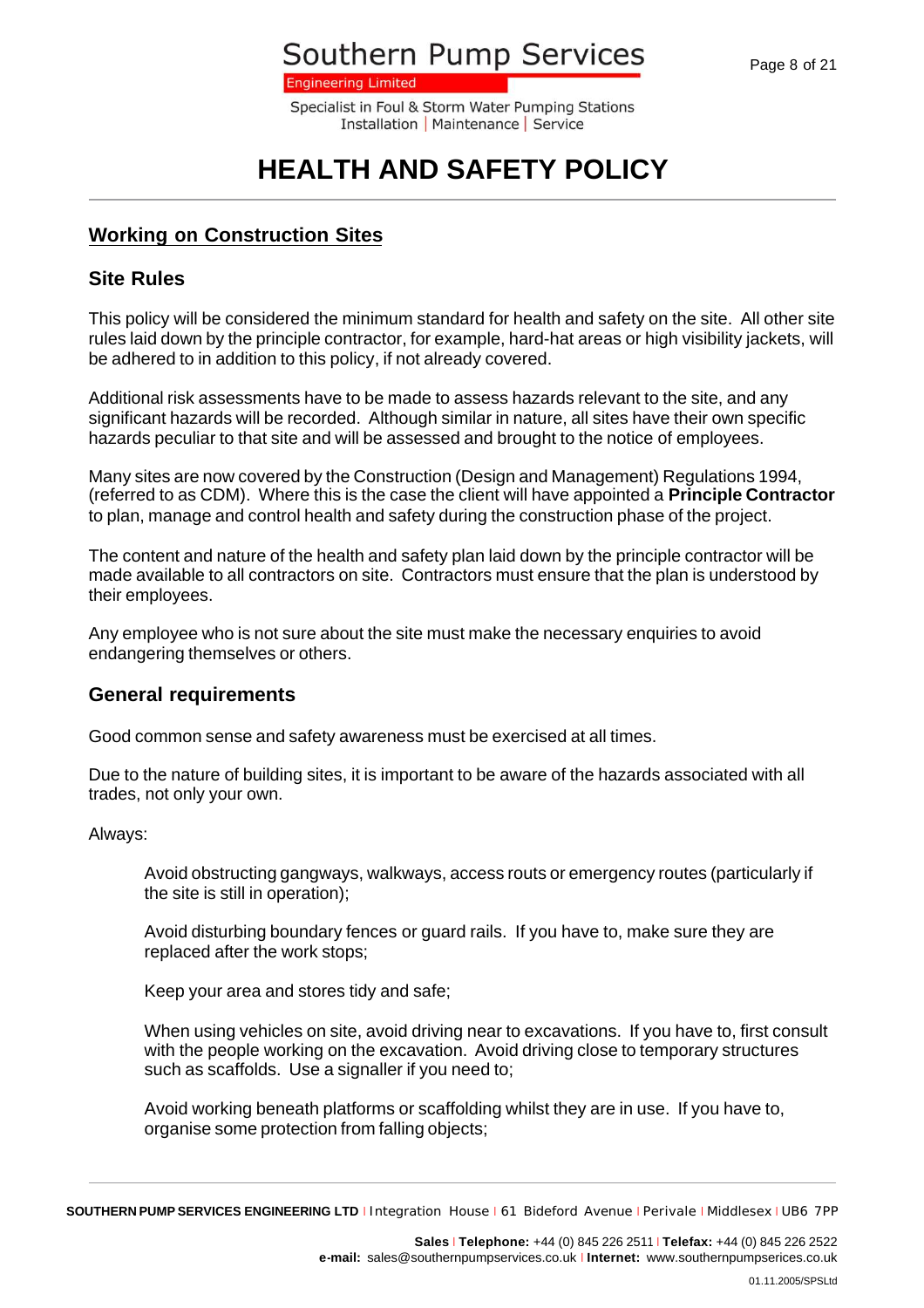**Engineering Limited** 

Specialist in Foul & Storm Water Pumping Stations Installation | Maintenance | Service

### **HEALTH AND SAFETY POLICY**

Avoid going into other parts of the site without reason. You may not be aware of the risks, or you may create unnecessary risks to others;

Make sure the other trades working near you are aware of any hazards you may be creating. (You have a legal responsibility to do this);

Ensure that you do not interfere with, or cause damage to, overhead power lines. You can be at risk at such times as handling long scaffold poles or ladders, or operating lifting plant and tipper lorries;

Plant and machinery must not be operated by persons without adequate competence or training regarding the safe use of the equipment; and

Read and abide by safety notices. The principle contractor will expect this to be done.

Further reading: "Health and Safety in Construction HS(G)150"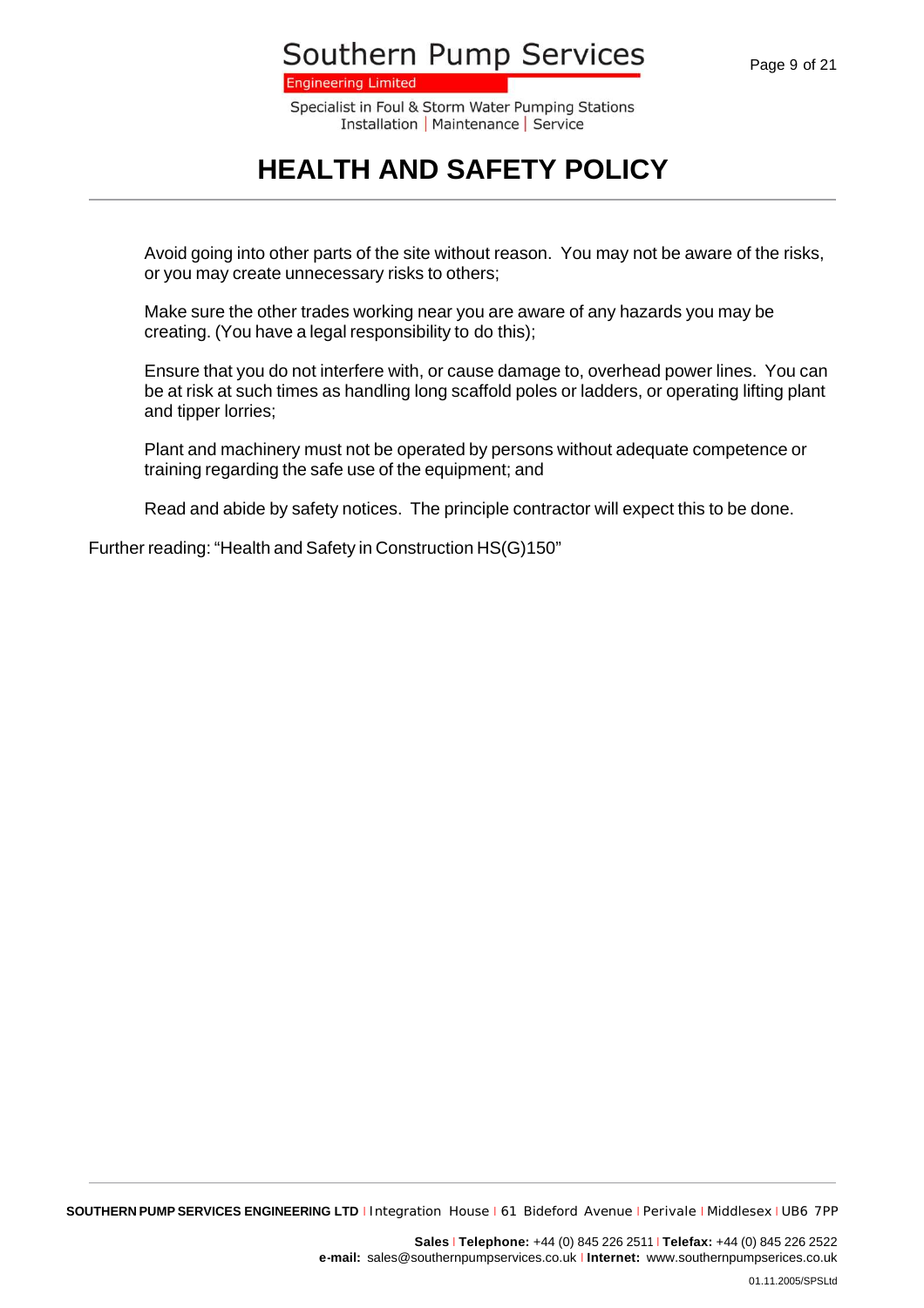**Engineering Limited** 

Specialist in Foul & Storm Water Pumping Stations Installation | Maintenance | Service

# **HEALTH AND SAFETY POLICY**

### **Personal Protective Equipment**

Hard hats, gloves, protective shoes/boots, goggles, particle masks and high visibility clothing are all designed to protect you from various hazards. All available protective equipment must be used whenever necessary.

Hard hats must be worn when:

Working in an excavation Working on or near scaffolding (even if it's being erected or dismantled) There is risk of items falling from plant There is a high risk of hitting your head And if you are working in a designated hard hat area (check the site rules)

Further reading 'Construction (Head Protection) Regulations 1989'

Foot injury can be avoided by wearing boots with toe protection, and possibly sole plates if injury is likely from sharp objects. Preferably, wellington boots to be worn when working in wet concrete water

Be sensible about clothing especially in cold wet weather, Being cold could effect your concentration, therefore potentially causing more hazards than necessary.

High visibility clothing should be worn when:

Working on roadwork's Working as a signaller or as Banksman Working amongst manoeuvring site vehicles The site rules require it (Check the site rules if in any doubt)

Gloves offer protection against the cold, cuts, splinters, wet concrete, and solvents. Always use them when needed.

Goggles and safety glasses must always be worn if there is a likelihood of chemicals being splashed into the face, the appropriate protection should always be worn. (Check manufactures safety guidelines if in any doubt)

Protection against fumes, vapours and dust:

Before using Substances hazardous to health, check the manufacturer safety information abide by the manufacturer's safety recommendations.

Dust should be prevented from being excessively breathed in by the use of particle (dust) masks

Avoid taking harmful dust into your body by washing your hands before eating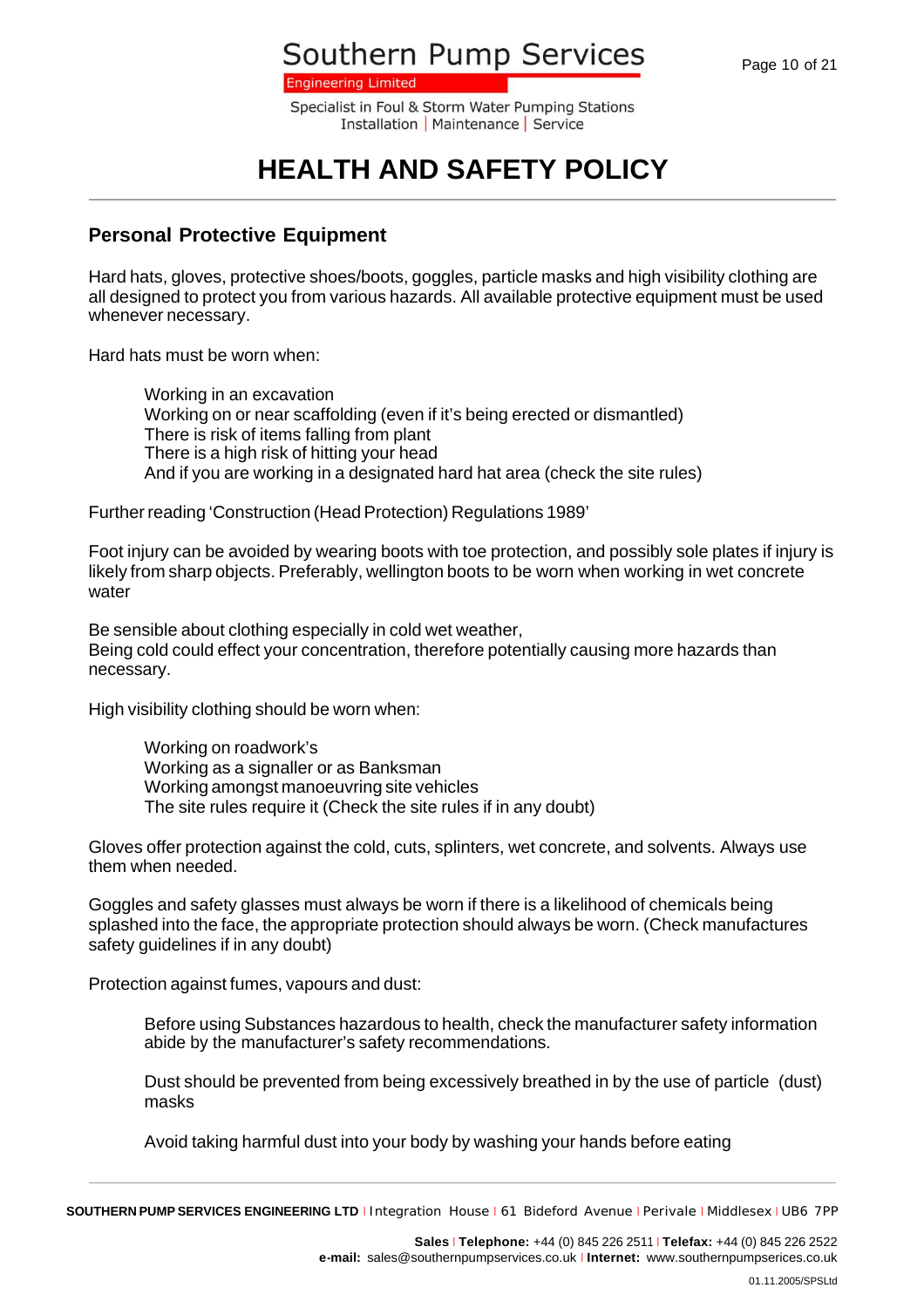**Engineering Limited** 

Specialist in Foul & Storm Water Pumping Stations Installation | Maintenance | Service

# **HEALTH AND SAFETY POLICY**

If you have to work amongst fumes, ensure good ventilation, and to get regular fresh air. Some fumes require the use of breathing apparatus – check the manufacture's safety guide lines.

Further reading: 'Personal Protective Equipment at Work Regulations 1992'

### *Work affecting the public*

Consideration must always be given to the safety of the public including children

Passers-by must be protected from falling materials by taking necessary preventative actions whilst using scaffolds, ladders, or other work platforms. Reroute walkways if possible otherwise protect with netting, brick guards or cover walkways. If using debris chutes, ensure that the necessary covers are in place to avoid flying debris and dust. Ensure loose materials are not left on the platform.

When working on a footpath or roadway, ensure that the public are protected (and the workers are protected from the traffic) by Employing when necessary: -

Signs, traffic controls and pedestrian diversions are adequate and in compliance with the New roads and street works act 1991:

Barriers are properly used to protect the public from work and excavations

Walking surfaces are sufficient to ensure public safety

Materials are stored safely, e.g. paving slabs are not stored on end, and dangerous materials are secure

Avoid tripping hazards by using proper fencing, repairing damaged goods and equipment, and also by supplying sufficient lighting if streetlights are effected.

Dusty or hot work should be fenced off from the public. Boilers should be fenced off from the public and passing traffic.

If the public are visiting the site they must be escorted by a supervisor or site manager at all times. They will also be asked to wear protective clothing and headgear.

Further reading: 'safety at street works and roadworks, code of practice' (HMSO)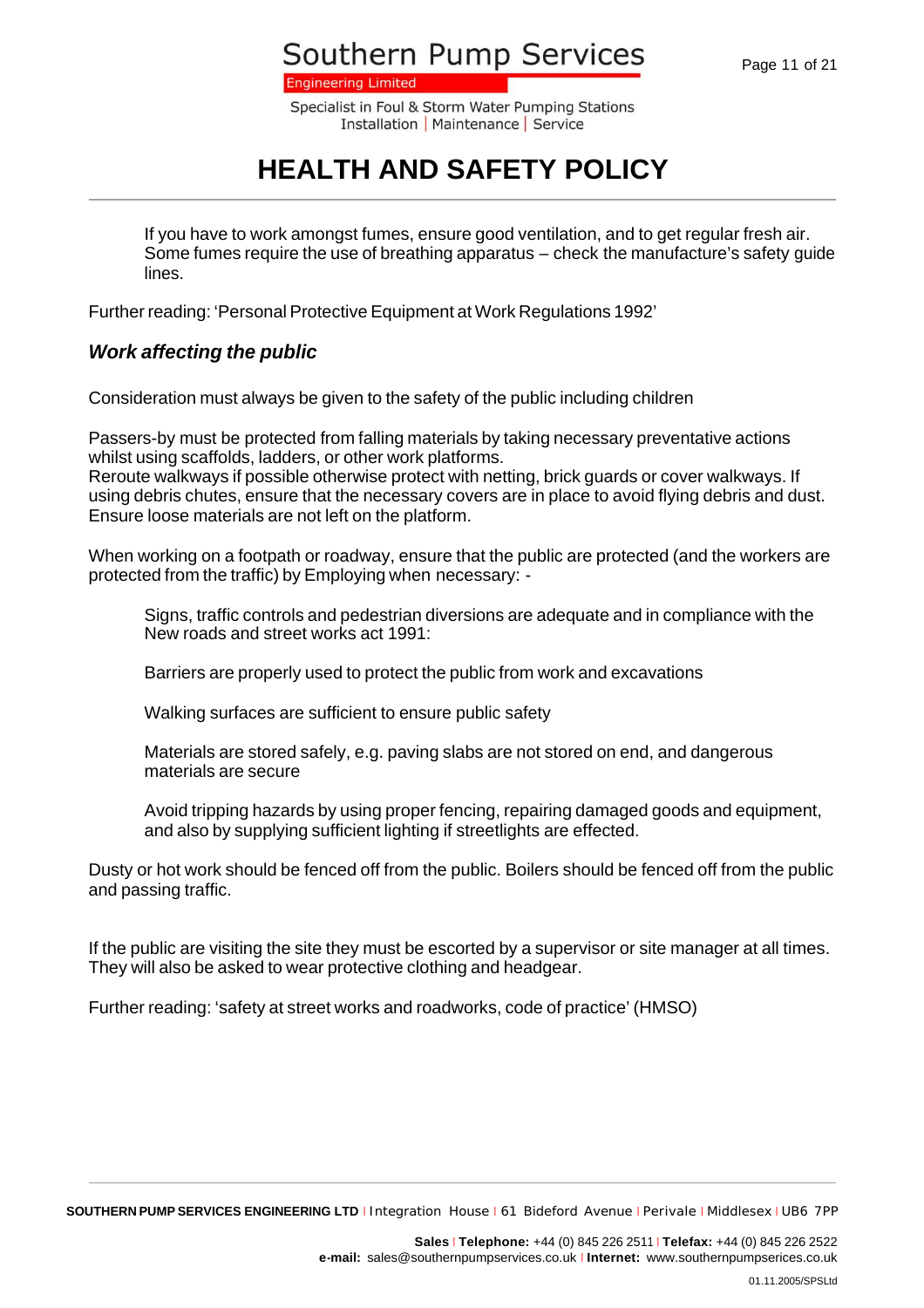**Engineering Limited** 

Specialist in Foul & Storm Water Pumping Stations Installation | Maintenance | Service

# **HEALTH AND SAFETY POLICY**

#### **Trespassers or Intruders**

These must be protected (particularly children) by making sure the following points are considered at the end of the day

In the public areas people must be protected from the work as required Gates must be secure and perimeter fences should be in place Ladders must be removed or their rungs boarded Excavations or openings must be covered and fenced off from the public Plant should be immobilised and materials safely stacked Dangerous substances must be in a secure place.

If the above points are not your responsibility you should still report them to the person in charge.

### **Steel Erection**

See also 'High Level Work'

A competent person should always supervise steel erection. If a safety method statement had been agreed, ensure that it followed. Follow designer's instructions, particularly sequences which are needed to ensure stability whilst erecting. You must ensure that you all know each other's part within the team. Remember that being struck by materials, as well as the materials actually falling down causes many injuries, both to the workers and the general public.

Before starting work, make sure the necessary equipment is available, such as braces and fixings. Level ground for positioning of work platforms and all necessary access equipment (including harnesses and lanyard if erectors have to work on steel) Ensure that other traders are not working underneath.

To help avoid injury, consider the following when carrying out steel erection work:

Whenever possible work from a work platform such s a tower scaffold or a mobile elevated work platform.

If you have to work on steel, wear a harness and lanyard securely fixed, or have a safety net erected by a competent person.

Follow designer's instructions, and always include the temporary bracing included in the design.

Do not walk on the top flange of steel beams

When decking out, the following will help to avoid injury:

Position guard rails at all fixed edges and openings Where possible store and split packs of decking sheets at ground level or on a previously decked area with quard rails

Develop a safe system of working from the leading edge, such as the use of mobile platforms, tower scaffolds or securely fixed harnesses.

**SOUTHERN PUMP SERVICES ENGINEERING LTD** <sup>I</sup> Integration House <sup>I</sup> 61 Bideford Avenue <sup>I</sup> Perivale <sup>I</sup> Middlesex <sup>I</sup> UB6 7PP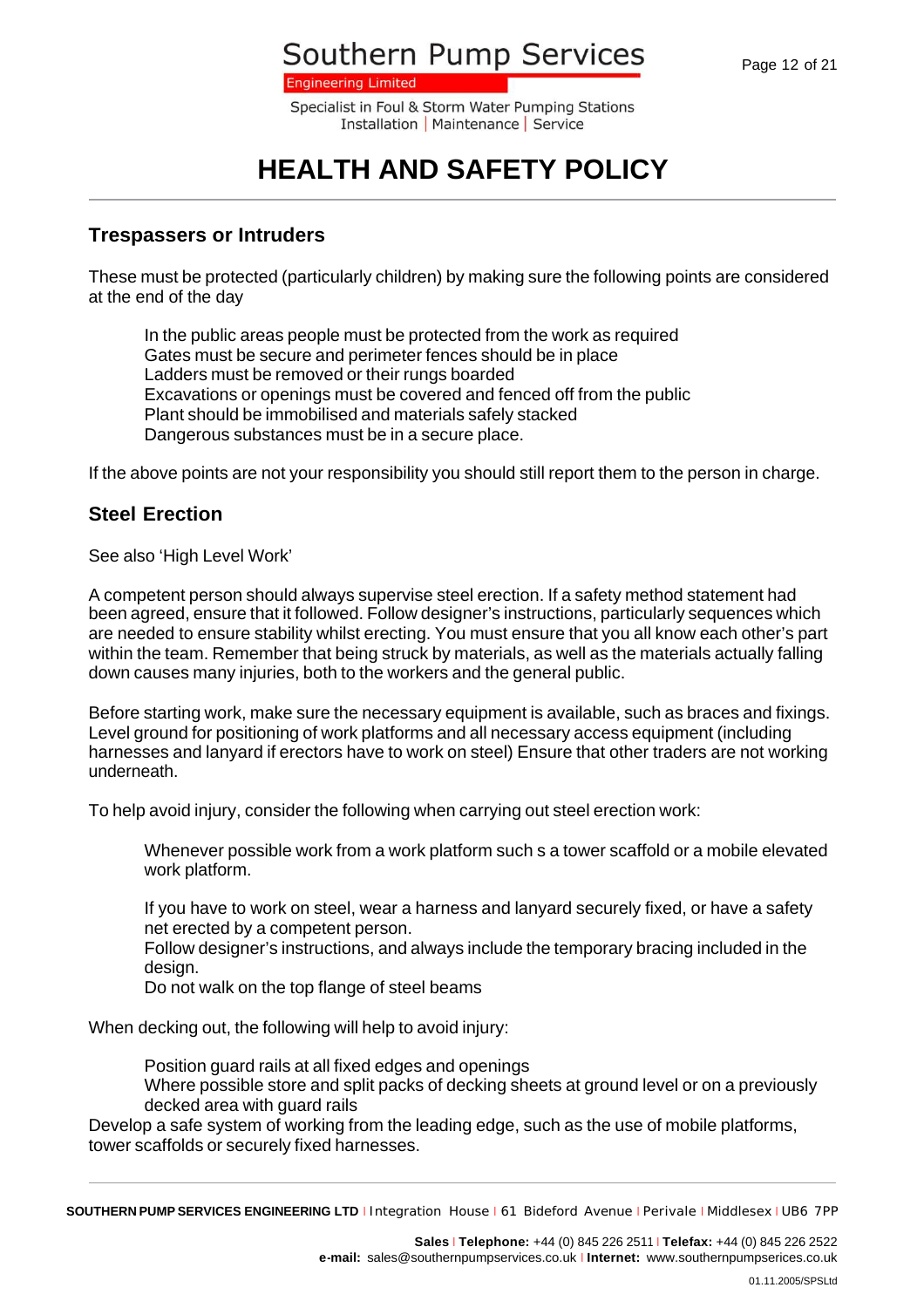**Engineering Limited** 

Specialist in Foul & Storm Water Pumping Stations Installation | Maintenance | Service

# **HEALTH AND SAFETY POLICY**

#### **Demolition and Structural Alteration**

The construction (Design and Management) Regulations 1994 (referred to as CDM) apply to all demolition and dismantling work unless the local authority is the enforcing authority for the work.

Where CDM applies, the principle contractor's health and safety plan must be prepared for the demolition work; this must also be adhered to. If in doubt ask the site supervisor.

Always consider the following points when involved in demolition work.

Anyone not involved in the work should be kept away, or protected from falling materials by the use of covered walkways and fans.

The demolition work should make use of any machinery made available which would keep people at a safe distance away from long reach machinery such as a crane and ball.

Keep an eye out for structures becoming unstable. Temporary propping maybe needed to avoid premature collapse;

Ware the appropriate protection from noise, dust, flying sparks and head injury

As demolition progresses, avoid overloading of floors and temporary work platforms

Further Reading: Health and Safety in Demolition Work. GS29 part 1,3 and 4

#### **High Level Work**

For the purpose of this document the term "High Level Work" is considered to include working at ground level above an excavation, it also includes work being carried out above the finished floor level of any excavation chamber or pit.

If it is possible to fall more than two meters from the edge of any working platform, access route or stairway, then guard rails or other suitable barring will be needed.

Holes in floors, between joists, lift and service shafts and stairwells will need to be covered over and warning signs will need to be erected.

In order to prevent falls, the following rules must be applied when arranging the above:

Before work can be started, decide what equipment will be suitable for the job and establish the conditions on site.

Choose a safe method of getting to and from the work area.

Make sure that platforms have guard rails and toe boards

Any equipment needed for the job should be delivered to the site in good time and the site must be prepared for it.

**Sales** <sup>I</sup> **Telephone:** +44 (0) 845 226 2511 <sup>I</sup> **Telefax:** +44 (0) 845 226 2522 **e-mail:** sales@southernpumpservices.co.uk <sup>I</sup> **Internet:** www.southernpumpserices.co.uk

**SOUTHERN PUMP SERVICES ENGINEERING LTD** <sup>I</sup> Integration House <sup>I</sup> 61 Bideford Avenue <sup>I</sup> Perivale <sup>I</sup> Middlesex <sup>I</sup> UB6 7PP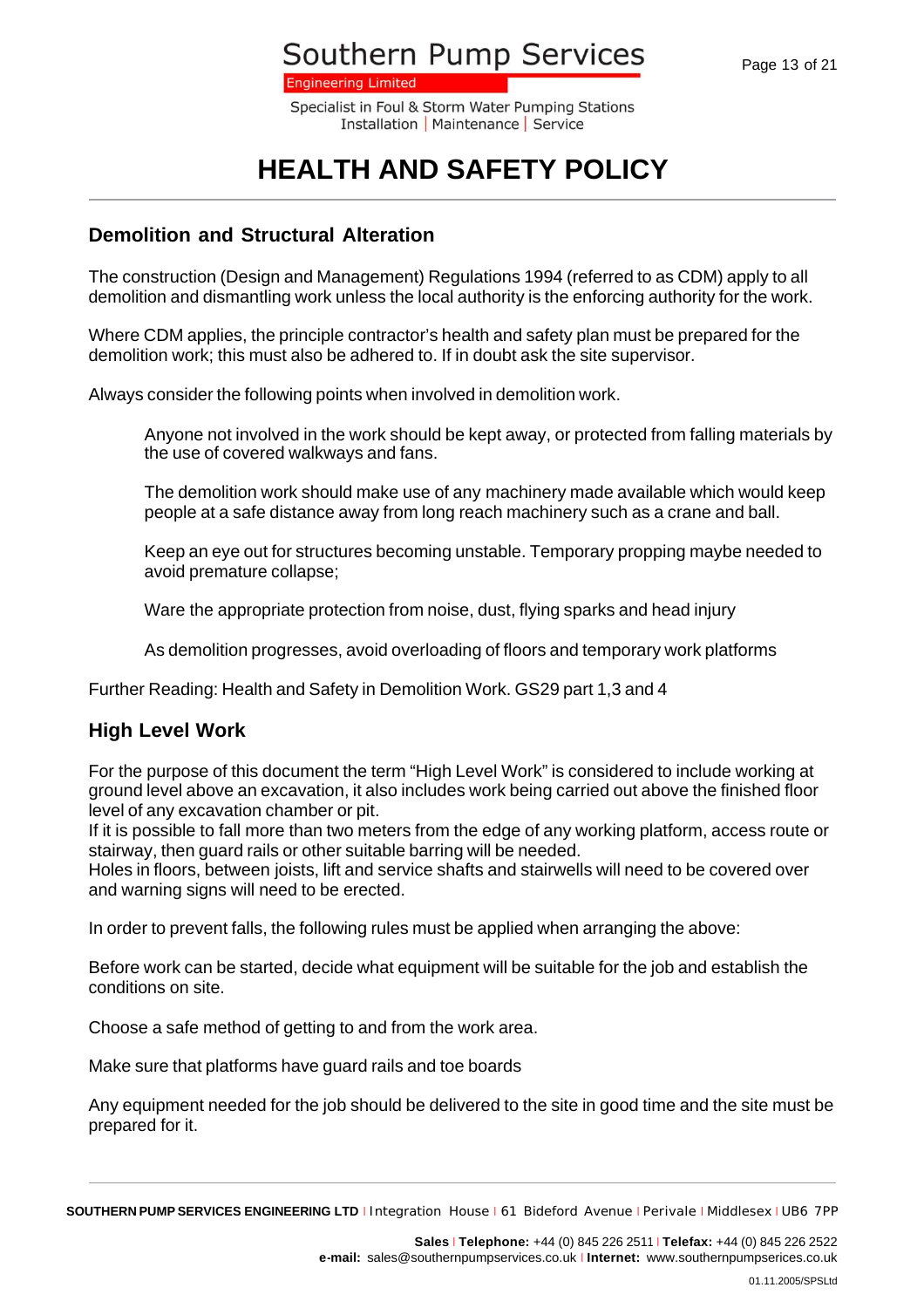**Engineering Limited** 

Specialist in Foul & Storm Water Pumping Stations Installation | Maintenance | Service

# **HEALTH AND SAFETY POLICY**

If another company has provided the equipment, check it before usage.

Find out whom to report to if defects are required to be remedied and if modifications are to be made.

#### **Ladders**

Ladders are best used as an access to workplaces and should only be used as a workplace for short-term work. Make certain there is no other means of access.

The ladder needs to be strong enough for the job and in good condition. Do not carry out makeshift repairs to a damaged ladder.

Do not use painted ladders as the ladders may hide faults

Angle the ladder to the minimise the risk of slipping outwards. The top of the ladder should rest against a solid surface and the feet on a firm footing.

If the ladder is more than 3 metres long, or used as a way to and from a workplace, it must be fixed at the top. If the ladder cannot be fixed at the top then a second person foots the ladder while it's being used. (This also applies while the ladder is being fixed to the top.)

Make sure that the work can be reached without stretching and a good handhold is available. Carry light tools in a shoulder bag or holster attached to belt so that both hands are free for climbing and use of lifting gear for lowering or raising bulky items.

#### **Harnesses**

Treat the use of harnesses and lines to prevent falls as a last resort – they only provide protection for the person using the harness in the event of a fall.

However a harness does provide a method of third party evacuation of an injured person from any excavation, chamber or pit.

See confined spaces

#### **Step-Ladder**

Avoid any side load on stepladders as they are easily over turned and avoid over-reaching. Do not use the top step to work from unless it has been especially designed for this purpose.

Further Reading: 'Health and Safety for small construction sites HS (G) 130'

#### **Manual Handling**

Do not manually handle loads if it is not safe to use available lifting equipment, e.g. sack barrow or hoist

**SOUTHERN PUMP SERVICES ENGINEERING LTD** <sup>I</sup> Integration House <sup>I</sup> 61 Bideford Avenue <sup>I</sup> Perivale <sup>I</sup> Middlesex <sup>I</sup> UB6 7PP

**Sales** <sup>I</sup> **Telephone:** +44 (0) 845 226 2511 <sup>I</sup> **Telefax:** +44 (0) 845 226 2522 **e-mail:** sales@southernpumpservices.co.uk <sup>I</sup> **Internet:** www.southernpumpserices.co.uk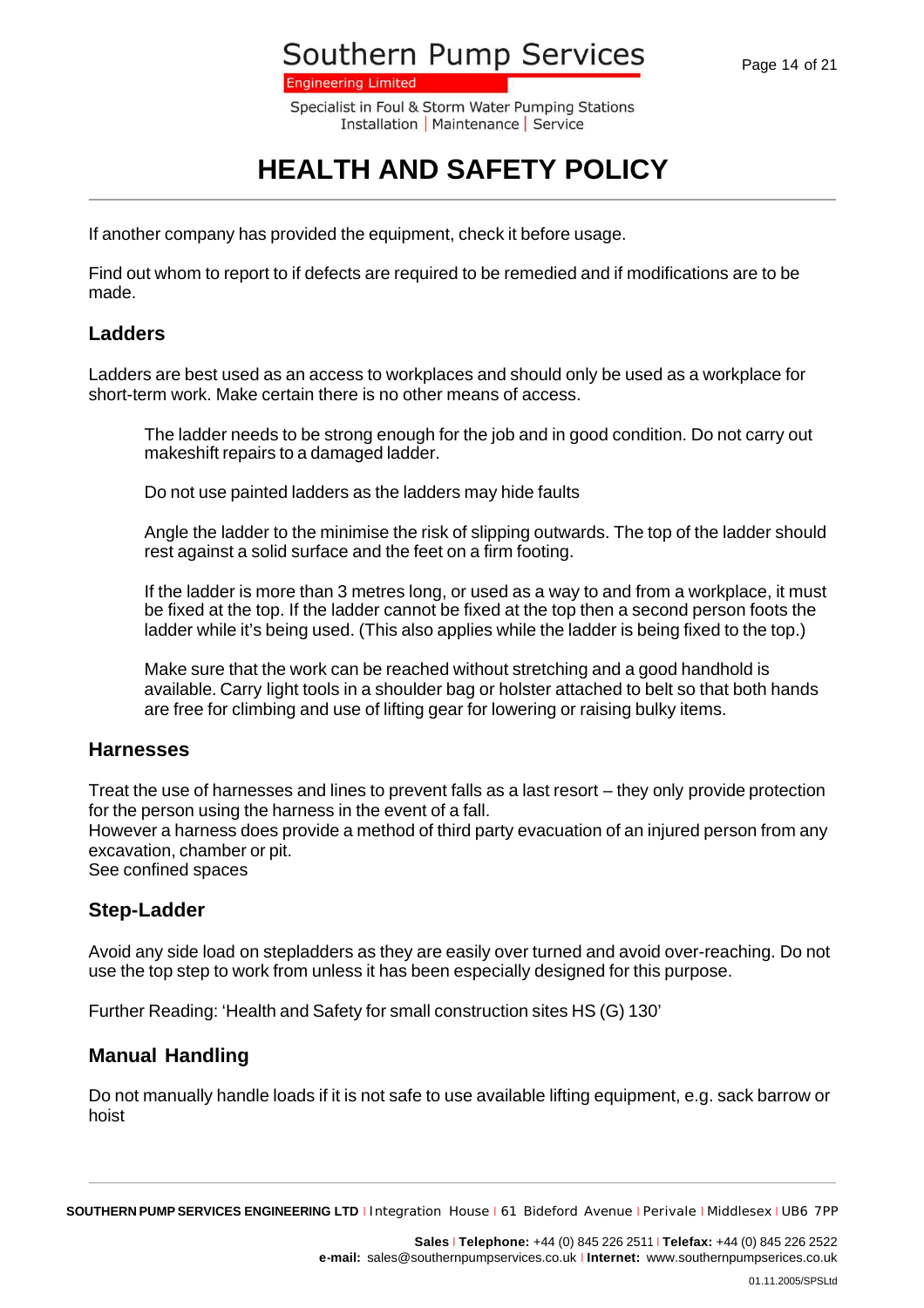**Engineering Limited** 

Specialist in Foul & Storm Water Pumping Stations Installation | Maintenance | Service

# **HEALTH AND SAFETY POLICY**

If there is any need to manually handle a load, consider the following:

Can the load be made smaller or easier to handle?

Can the workplace or method be changed to reduce the effort required, or to avoid double handling?

Can the workplace or drop-off point be moved to reduce the distance carried and to improve efficiency?

Is protective clothing needed?

When you are required to lift or move loads:

Think – do you need help? Everybody has different lifting abilities

Is the route free of obstructions?

Have your feet apart with one leg forward, and lift with the arms inside the boundary made by the legs. Do not jerk

Keep the loads close to your body, drive with the legs, and avoid twisting and awkward positions. Try to keep the back straight at all times

Further Reading: Manual Handling Operations Regulations 1992 Manual Handling Solutions you can handle

#### **Metal Working Machines**

Many injuries occur every year to operators while turning metal and to others who operate near by. Pay attention to the surrounding are as well as any hazards on the machinery. Stack materials properly and dispose of waste materials to avoid trips, injuries from falling objects or collision. Take special care when loading and unloading your machine with large work pieces.

Take precautions to avoid entanglement of loose clothing, ties, bandages and jewellery. Long hair should be covered or tied back.

Isolate the machine before cleaning and maintenance.

Use the correct methods to remove swarf, not your hands

Use guards in accordance with the manufacture guidance

Make good use of barrier creams

Set up machines in accordance with manufactures instructions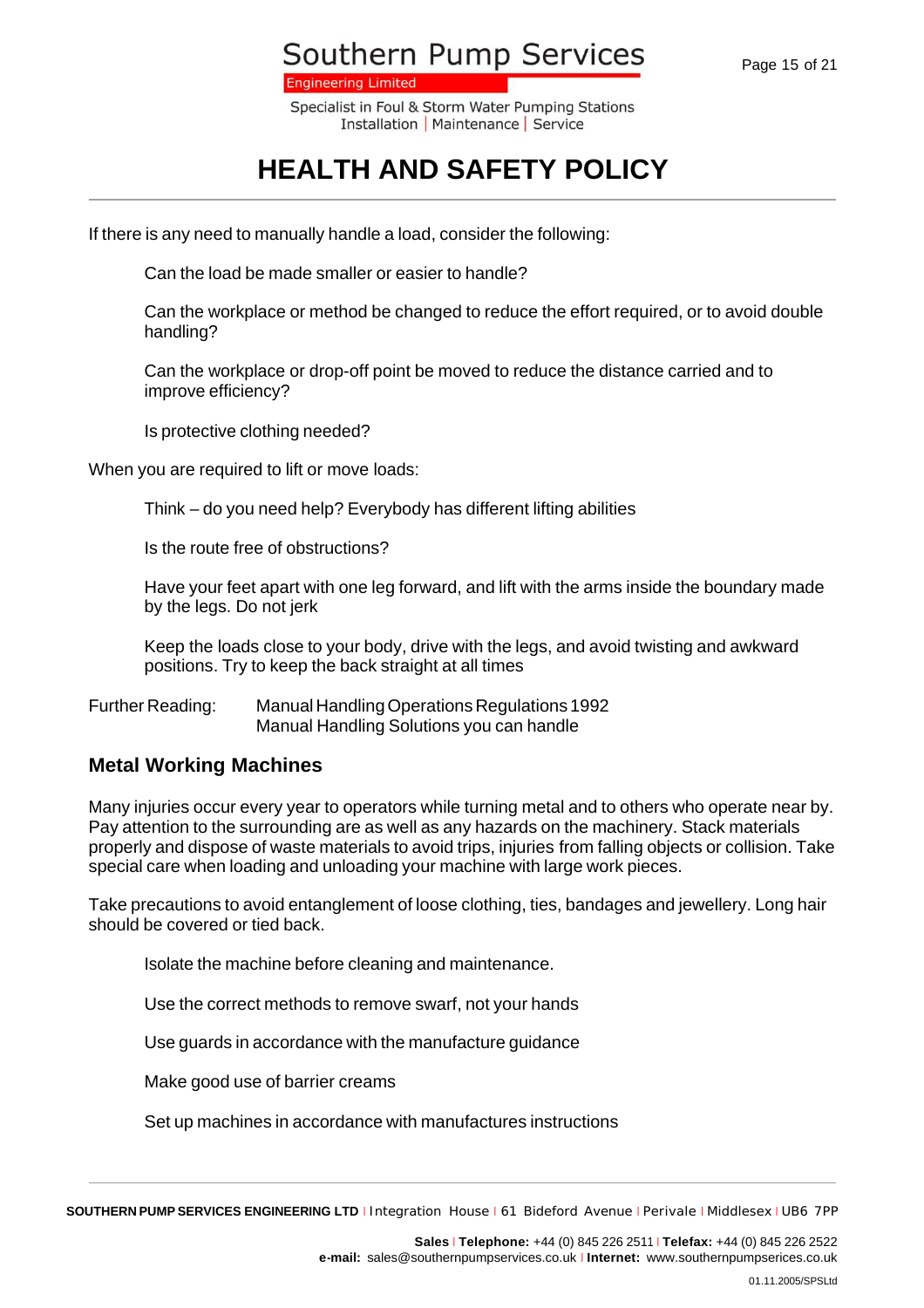**Engineering Limited** 

Specialist in Foul & Storm Water Pumping Stations Installation | Maintenance | Service

# **HEALTH AND SAFETY POLICY**

Always remove chuck keys and drifts after adjustment or mounting

Never use emery cloth at CNC Lathers

Do not 'hand brake' revolving chucks or work

Whenever possible, only use callipers and gauges when the work is stationary

Make sure clutch and feed controls are in neutral before starting the machine up.

When required, wear ear protection and eye protection to BS2902 Grade 1. (This may also be required if you are not the machine operator.)

#### **Metal Working Fluids**

To reduce the risk of ill health whilst using the metal working fluids, ensure that the correct flow rates, pressures and volume are maintained.

Do not allow fluids to over heat, or to stagnate and airlines should not be used to blow clean components (use a vacuum cleaner)

As with all hazardous substances, the use of metal working fluids requires high standards of personal hygiene. Wash with soap and water regularly, use after work cream after washing, cover cuts and grazes, and do not contaminate yourself by eating and drinking before washing, do not ware jewellery which can make keeping clean more difficult.

Keep fluids in good condition and the following are some of the points to remember:

Follow manufactures guidelines

Keep machines clean, and check for fluid and oil leaks regularly

Clean the sumps, machines and pipework before refilling with new fluid and top up in Accordance with manufacture's instructions.

Fluids should be mixed outside in clean containers and should be mixed from drinking quality water.

When available make use of a refract meter to check strengths

Use fluids, which will not strip paint from the machine or dissolve metals that are being worked on.

Do not allow other oils to contaminate the fluids and only use them with their normal working life.

Do not store fluids in strong sun-light and do not allow water based fluids to freeze, moisture should not be allowed to contaminate raw oils

Further Reading: "Health and Safety in Engineering Workshops" HS (G) 129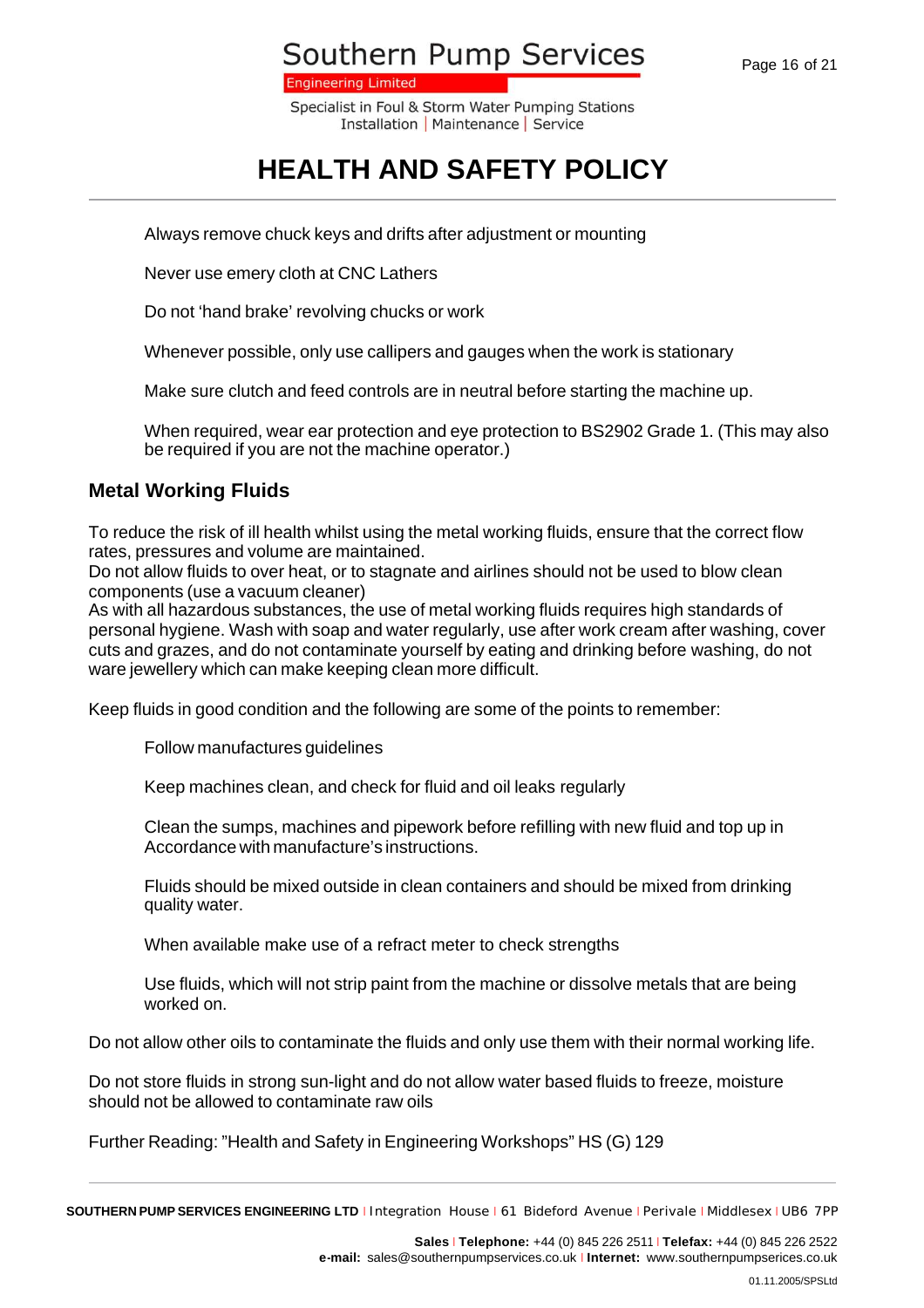**Engineering Limited** 

Specialist in Foul & Storm Water Pumping Stations Installation | Maintenance | Service

# **HEALTH AND SAFETY POLICY**

#### **Abrasive Wheels**

Persons without sufficient training in their safe use should not use abrasive cutter ad grinding equipment. Only an authorised and competent person should carry out mounting of wheels.

When using abrasive wheels always consider the following:

Wear eye protection for all dry-grinding operations

The speed of machine must not exceed the maximum permitted speed marked on the wheel and on the wheel and the wheel should only be used for the type of work of which it was intended.

The guards must be properly adjusted and before use, and the tool rest set as close as possible to the wheel.

Do not use the sides of the wheel unless it is designed for it. Keep wheels properly dressed

When a new grinding wheel is first used, test run it for one minute, ensuring that that everybody is clear of in case of breakage.

When using portable disk cutters or grinderettes, only use reinforced wheels, and use only the correct type for the job.

Further Reading: "Safety in the use of Abrasive Wheels" HS (G) 17

#### **Bending Machines**

#### **3 roll bending machines**

Hands are frequently drawn in to counter rotating rollers, particularly during the initial feeding of the work piece, or trapped between a work piece and a roller. Wearing gloves increases the risk of trapping, many injuries are serious – amputations are not uncommon.

Avoid:

Wearing gloves during the initial feeding of work piece

Gripping work piece close to rolls – feed tables and rollers can help

Slips and trips around the machines, by keeping the area clean and free of any obstructions

Always switch off machinery and isolate before cleaning the rolls or carrying out maintenance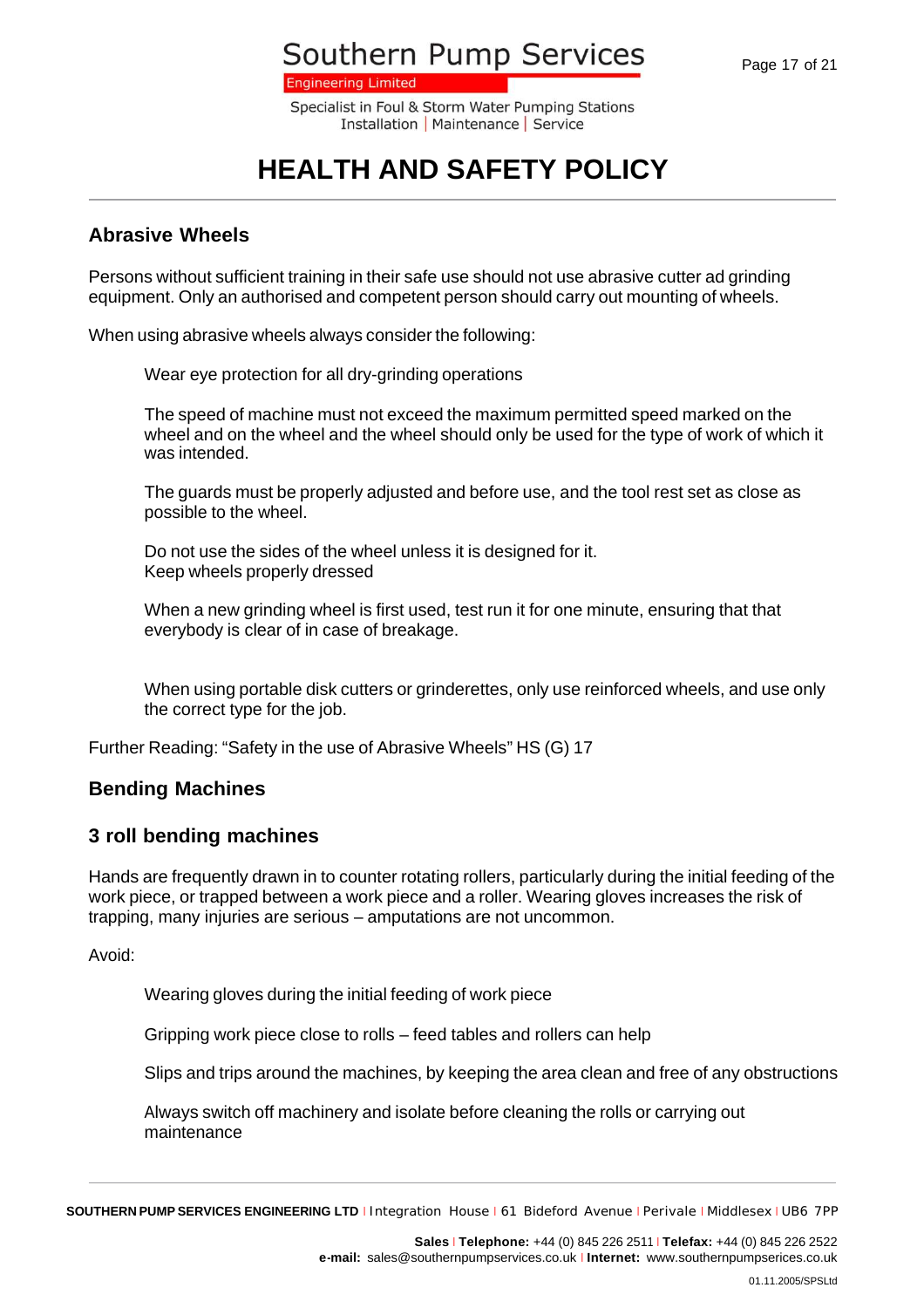**Engineering Limited** 

Specialist in Foul & Storm Water Pumping Stations Installation | Maintenance | Service

## **HEALTH AND SAFETY POLICY**

### **Metal Cutting Guillotines and Shears**

The correct use of guillotine shears will make an important contribution to safety, and only competent persons should operate these machines. While the dangerous character of the guillotine blade is immediately obvious, the closing action of the clamps presents a hazard. Understand the guarding arrangement, interlocks and control.

Cutting material thicker than the maximum rating specified by the manufacture may lead to over loading and possible danger, as could cutting with worn blades. In all cases machines should be switched off and isolated before cleaning.

Do not leave sheared sheets on the bed. When shearing a narrow work piece it is good practice to ensure that the sheet protects beneath the foot of the hold down jack by at least one third of the diameter of the jack to avoid the sheet tilting and jamming the machine. Noise can be generated at guillotines by several sources – wear ear protection if required. Work in tidy manor.

Lubrication should never be carried out with the machine still in motion.

#### **Drilling Machines**

Serious injuries have resulted from:

Seizure of hair by revolving shafts, spindles, chucks and drills

Entanglement of gloves, loose sleeves, bandages and rings. Usually at the tip of the drill.

Violent spinning of the work piece in the absence of proper clamping arrangements.

It is a legal requirement that operatives are trained to the level necessary to work a drilling machine efficiently and safely and should understand

The dangers of the machine

Precautions to reduce the risk of entanglement

The correct adjustment of guards or trip devices, if used

Any test, for example a daily test of trip devices and the system for reporting defects

Instructions for the removal of swarf, gauging, adjustment and maintenance

The use of clamping arrangements.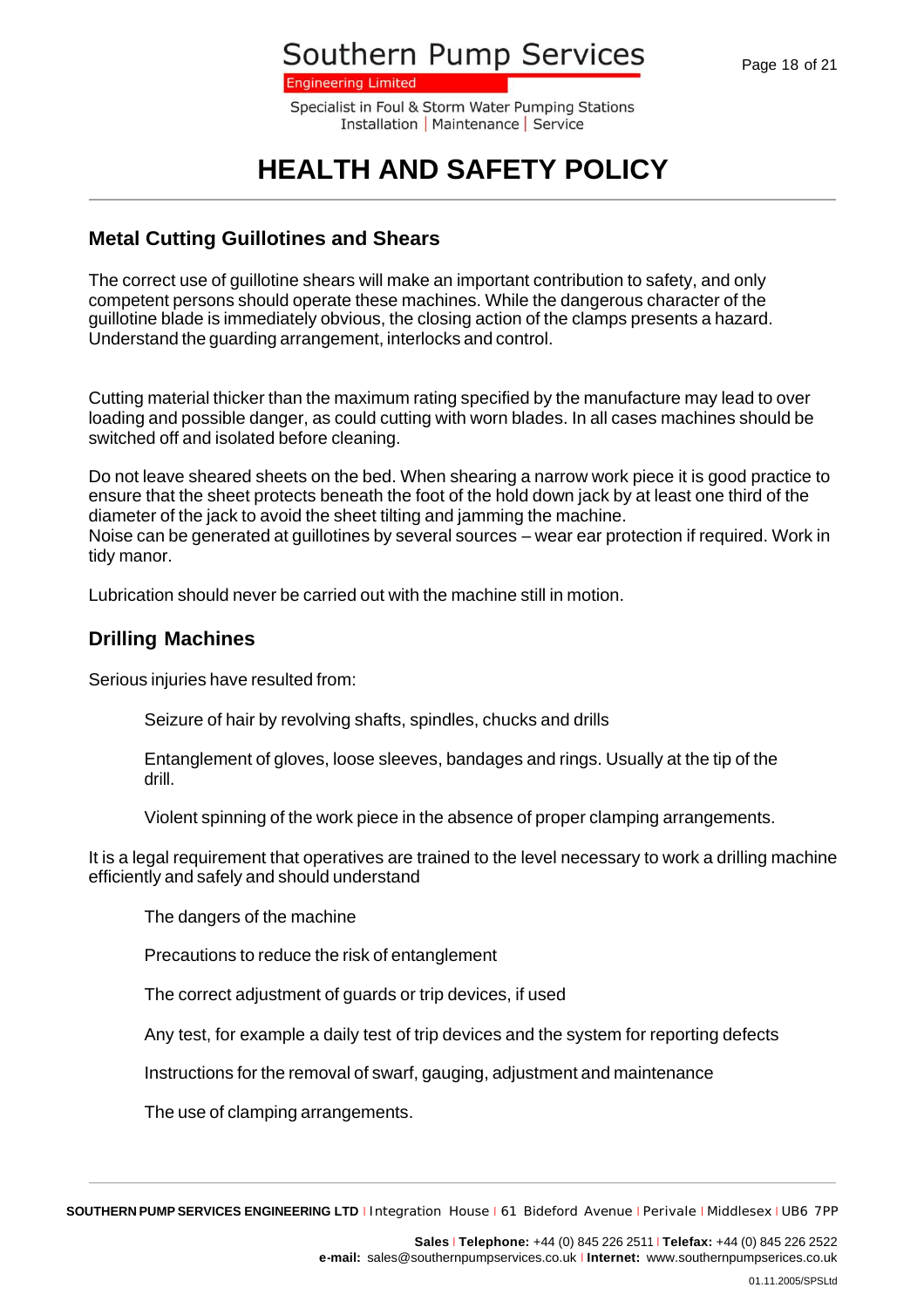**Engineering Limited** 

Specialist in Foul & Storm Water Pumping Stations Installation | Maintenance | Service

# **HEALTH AND SAFETY POLICY**

### **Metal Cutting Circular Saws**

Only competent users should work circular saws

The equipment should be used for the purpose of which it was intended and the safety guidelines laid down by the manufactures must be applied at all times.

Always use the correct blade for the material being processed to avoid clogging, burning or nipping up. Incorrect tooling can result in shatter

Safe working practices must be employed at all times and precautions include:

Use of correct tooling

Correct use of guards, clamps, and feeding devices, with fixed guards being adjusted to allow the minimum opening required for safe feeding and removal of work.

Personal protective clothing, such as eye protection and ear defenders

Use of roller stands or other material support hen required

Isolating equipment before attending to the tool or cleaning swarf and dust

Correct positioning and stability of portable equipment.

Noise from saws is a common health hazard, and in addition to the protection of ear defenders, ensuring secure clamping of the work piece can reduce the problem, not using damaged blades, and using noise and vibration damping material on the feed table.

Adopt the strategy outlined in the COSHH Regulations for the assessment and control of the hazards involved in body filling and preparation.

Most Fillers are reinforced with glass fibres or metal and consists of a thermosetting unsaturated polyester in a solvent which is hardened by catalyst. Mixing, applying and finishing such fillers generates toxic fume and dust.

Keep filling work separate from other work, wear protective clothing and appropriate respiratory protection, do not smoke, eat or drink while in the preparation area and have separate changing areas for clean and contaminated clothing.

Further Reading: "Health and Safety in motor vehicle repair. HS (G) 67"

### **Cleaning and degreasing**

Frequent and prolonged contact with cleaning and degreasing agents may cause dermatitis and other skin disorders. Avoid working in confined spaces (inside metal fabrications for example) unless absolutely necessary – in which case make a special assessment of the hazards posed by the cleaning liquid and the system of work proposed.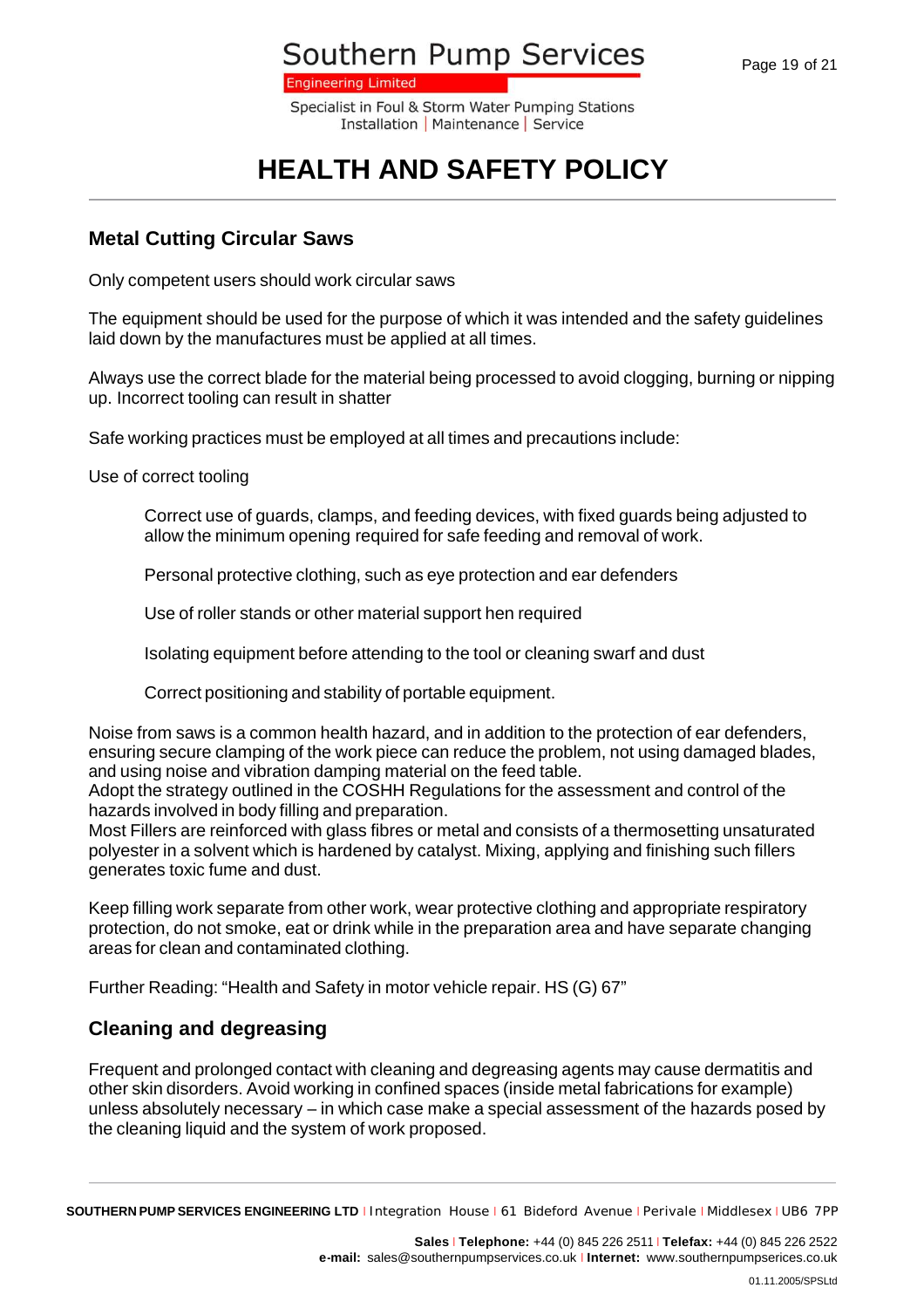**Engineering Limited** 

Specialist in Foul & Storm Water Pumping Stations Installation | Maintenance | Service

## **HEALTH AND SAFETY POLICY**

Some cleaners give off vapour which is easily ignited, so make sure that ventilation is effective avoid chlorinated solvents such as trichloroethylene (Trike), perchlorothylene (perk), and methylene chloride unless they are enclosed and extraction ventilation is used.

Wear protective clothing, which should be cleaned or replaced regularly. High standards of personal hygiene and cleanliness should be maintained. Use and dispose of substances only as instructed.

### **Possibilities of smoke and vapour effects**

Make sure you know, understand and follow safe working procedures and the plan for emergencies for each working area with any possibility of smoke and vapour effects. Dangerous substances should be used in compliance with the "Control of Substances Hazardous to Health Regulations 1994"

The regulations cover measurements of vapour, sampling arrangements, monitoring of exposure, health surveillance and personal protective clothing. Make sure that the arrangements for ventilation are adequate.

### **Storing Flammable Liquid**

If highly flammable liquids have to be stored inside workrooms, 50 litres or less may be kept on there own in a metal cupboard or bin. Larger stocks should be held in fire resisting store with spillage retention and good ventilation.

Minimise the amount of flammable liquid in the workplace

Dispense and use in a safe place with adequate natural or mechanical ventilation.

Keep containers closed; e.g. use safety containers with self- closing lids and caps

Contain spillage's, e.g. by dispensing over a tray and having absorbent materials ready to hand.

Control irrigation sources; e.g. naked flames and sparks, and make sure that 'No Smoking' rules are obeyed

Keep contaminated materials in a lidded metal bin, which is emptied regularly

Get rid of waste safely

Always pay close attention to safety notices and signs.

### **Working in Potentially Explosive Atmospheres**

Some gases liquids and solids can cause explosions or fire. For a fire to start, fuel, air and a source of ignition are needed. Common materials may burn violently at high temperatures in oxygen – rich conditions, e.g. when gas cylinders are leaking. Some dust form a cloud, which will

**SOUTHERN PUMP SERVICES ENGINEERING LTD** <sup>I</sup> Integration House <sup>I</sup> 61 Bideford Avenue <sup>I</sup> Perivale <sup>I</sup> Middlesex <sup>I</sup> UB6 7PP